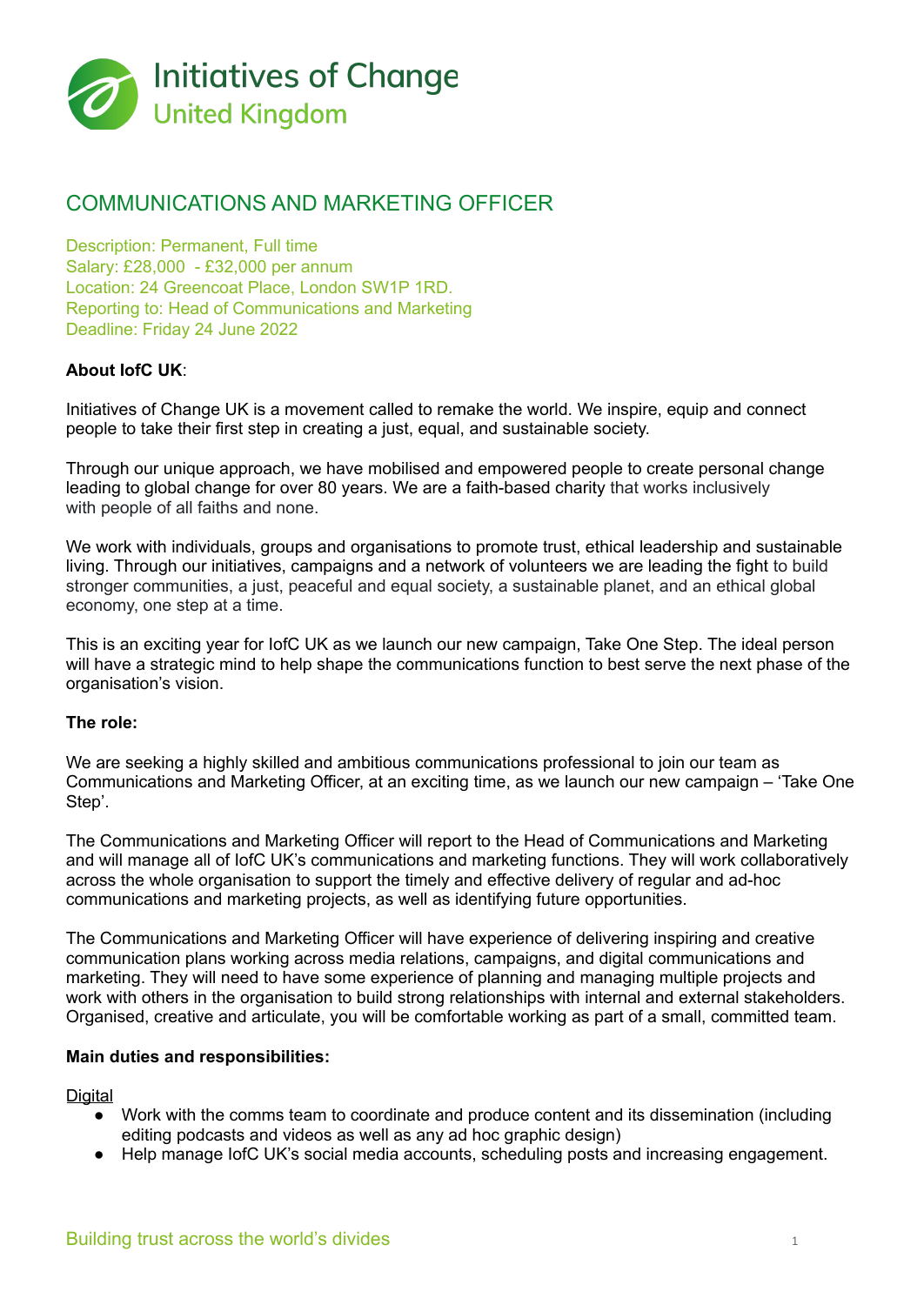

- Take responsibility for the development and management of the website, including making improvements to functionality, ensuring content is SEO optimised, maximising its potential and monitoring its performance.
- Re-establish and manage our google ad-words account.
- Produce a quarterly newsletter that goes out to our mailing list.
- Write and edit articles, blogs and thought leadership articles for the website.
- Research and write feature articles for our online magazine, Changemakers
- Use insights and analytics to inform and adapt content styles

### Campaign management

- Support the Head of Communications in the delivery of the 'Take One Step' and other campaigns.
- Work alongside our creative agency and the comms team to generate new ideas on how to reach more people and partners.

#### **Publications**

• Manage the design, delivery and production of our annual report and review, as well as other ad-hoc marketing materials

### Media Relations

- Increase the organisation's profile across media, and with influencers and organisations
- Act as a spokesperson when necessary
- Develop relationships with target media representatives
- Write releases, articles and statements
- Respond to requests from the press for comments, views and supporting information and maximise opportunities for further engagement on relevant topics

### Programme communications and event support

- Build an annual calendar of events that IofC staff should attend and present
- Logistical and practical support for internal teams planning IofC hosted events, including creating event flyers and promotion.
- Work with programme leads to deliver communications plans for each programme.

### Marketing

● Create and execute marketing strategies for our IofC Shop and Greencoat Place conference centre.

### Internal Communications

- Managing and updating the slack channel, and supporting colleagues from across the organisation to provide information, updates and stories.
- Oversee the management of Slack and Sharepoint (intranet)
- Working with the rest of the Communications team to ensure internal and external communications are aligned and planned accordingly
- To help coordinate the monthly outreach meeting.
- Tech lead for events (on rotation)

### Person Specification:

*Essential –*

● Significant experience gained in one or more roles in communications, marketing or PR